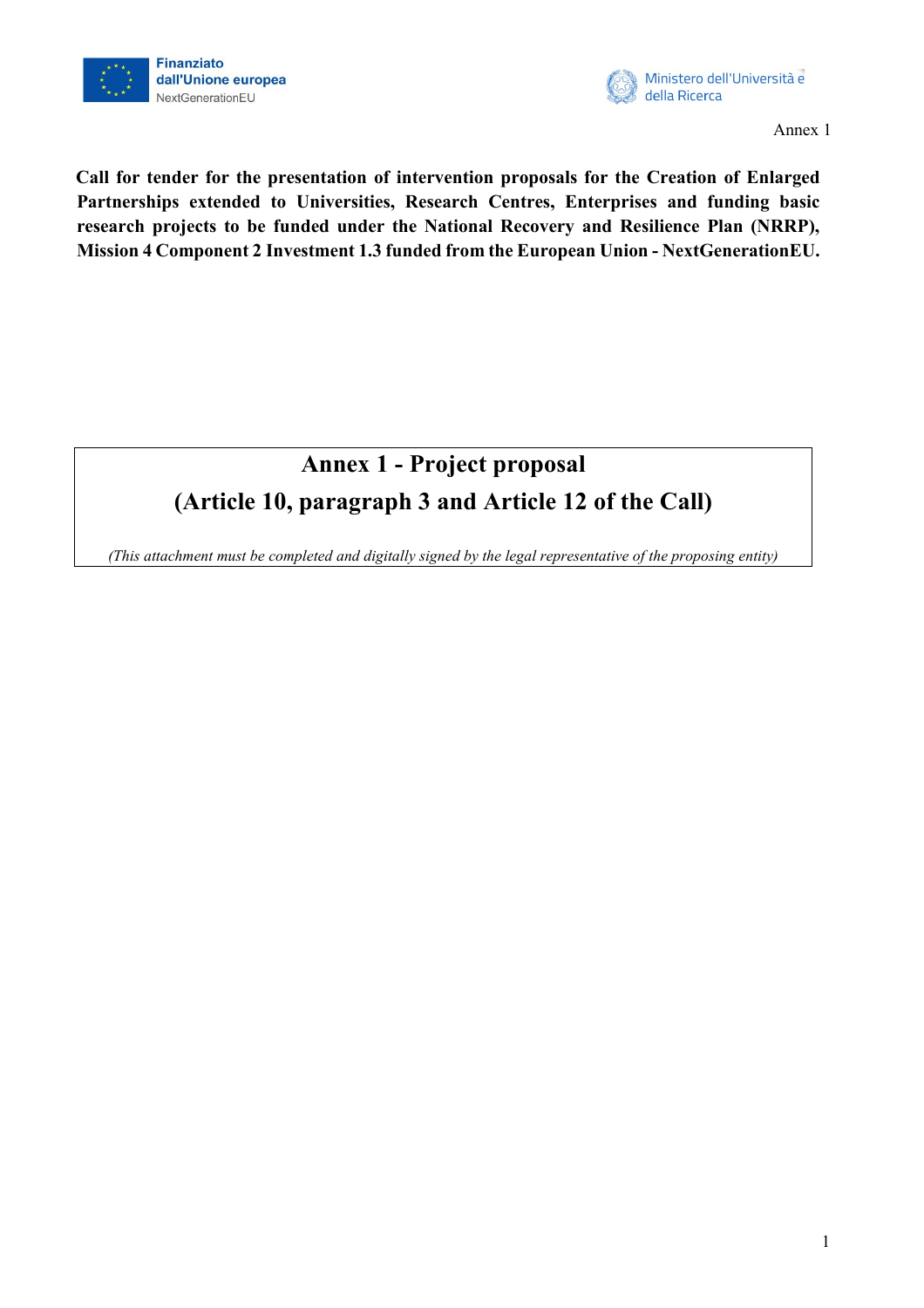



*NB: The drafting of the project proposal must respect limits indicated for each paragraph with the following characters: Times New Roman font, font size 11, single line spacing.*

*Each Proposal is evaluated according to the criteria set out in Article 12 of the Call.* 

## **A. SCIENTIFIC QUALITY**

- *Consistency and clearness of the objectives and activities planned in the program and respect of the objectives and priorities of the NRP (National Research Plan);*
- *With respect to the topics of the research program, expose the previous experiences, scientific and design skills of each participant concerning the Specialization Area of the Extended Partnership in terms of innovation and technology transfer;*
- *Illustrate the demonstrated ability of individual Spoke and affiliated entities to manage and implement projects in fundamental and/or applied research with particular reference to the area of the partnership;*
- *Describe the ability to develop the research programme with an interdisciplinary, holistic and problem-solving approach;*
- *Specify any existing national and international collaborations with other institutions and centres of high scientific quality.*

*Maximum 6 pages for information relating to the research program.*

*Maximum 2 pages for information relating to each subject.*

*The information provided will be evaluated based on the scores indicated in the table referred to in Article 12, paragraph 2 of the Call.*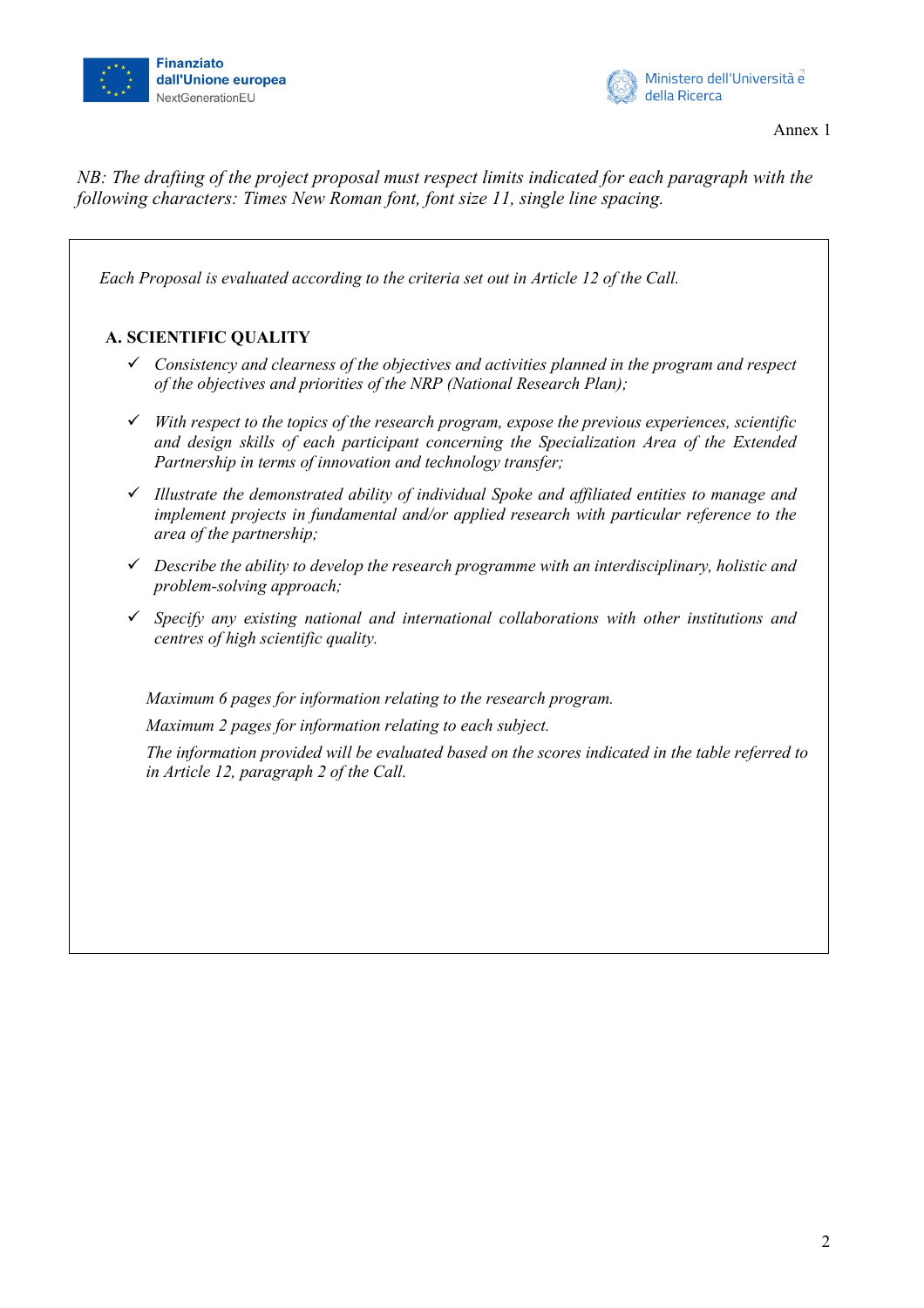



#### **B. CHARACTERISTICS, FEASIBILITY AND CONTROL**

 *Describe the composition of the critical mass that will be involved in carrying out the research program, taking into account the minimum requirements set out in Article 7, paragraph 3 of the Call. In particular, indicate:* 

*• n. Spokes and n. affiliates with the Spokes identified, selection procedure and motivation for the choice of Spokes and affiliates for the purpose of consistency with the purposes of the research program;* 

*• n. overall human resources dedicated to carrying out the activities of the research program, with the breakdown by single Spoke and single affiliate, and indication of the selection methodology, which guarantees the involvement of the best skills in the national and international context;* 

- *Describe the type of management and administrative structure proposed and provide evidence of the implementing entity's ability to manage and coordinate complex projects - Hub;*
- *Specify in the work plan: the activities that will be carried out overall and the respective costs with a breakdown by single Spoke and single affiliate, identifying the breakdown by intervention fields - (022, 023, 006) and by territory (40% to the regions of the South); roles and responsibilities of each person involved; time schedule with the explanation of the main milestones to be achieved;*
- *Present the actions to be implemented to promote equal gender opportunities in all aspects of the research program, starting with the definition of roles and the composition of the decisionmaking bodies;*
- *Clearly represent the feasibility of the work plan, providing elements that ensure its feasibility and viability with explicit allocation of activities to be performed by the executor subject,*
- *Describe the composition of the working group and provide evidence of the coherence between the research activities and the skills of the executing subjects - Spoke and affiliates with the Spoke involved;*
- *Describe the ways of involving scholars who have obtained their PhDs for no more than 10 years (except for maternity, parental or other leave) and attraction from other EU and non-EU countries, based on the quality of their scientific curriculum;*
- *Describe the level of appropriateness and the way in which large companies, SMEs established less than 5 years ago, innovative start-ups and research spin-offs (including in terms of cofunding);*
- *Explain the type of data and qualitative-quantitative indicators proposed for monitoring activities and for ex-post evaluation.*

#### *Maximum 30 pages*

*The information provided will be evaluated based on the scores indicated in the table referred to in Article 12, paragraph 2 of the Call.*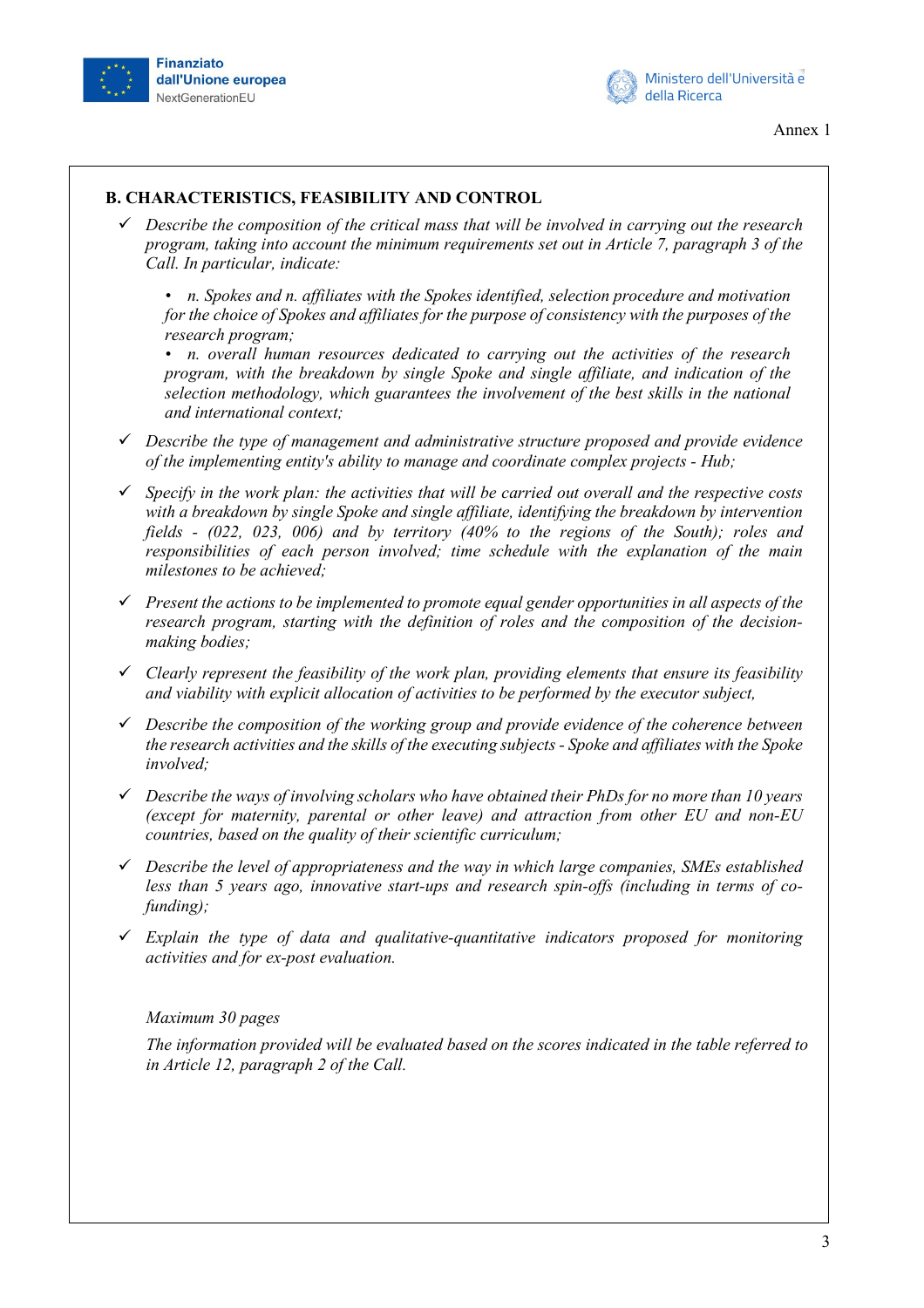



Annex 1

## **C. PROGRAM IMPACT**

- *Analysis of the potential impact of the results of the Research and Innovation Programme on the economic, social and cultural system of the Country, on its positioning and its international image, also in terms of contribution in bridging the gaps defined by the NRRP, after defining any indicators that make its evaluation possible;*
- *Highlight any elements of synergy of the research program with programs financed under the other Investments envisaged by the NRRP (Mission 4, Component 2) and of complementarity with other national and regional programmatic frameworks.*
- *Describe the starting "Technology Readiness Level" (TRL) and the TRL to be reached at the end of the research program. In particular, describe the implications assumed in terms of enhancement of research results, technology transfer, creation of a network of collaboration between parties, birth and growth of entrepreneurial initiatives with a higher technological content (innovative start-ups and spin-offs from research), raising of technical and scientific skills, attraction of highly qualified human capital, contrast to the migration phenomena of qualified personnel, etc.;*

## *Maximum 25 pages*

*The information provided will be evaluated based on the scores indicated in the table referred to in Article 12, paragraph 2 of the Call.*